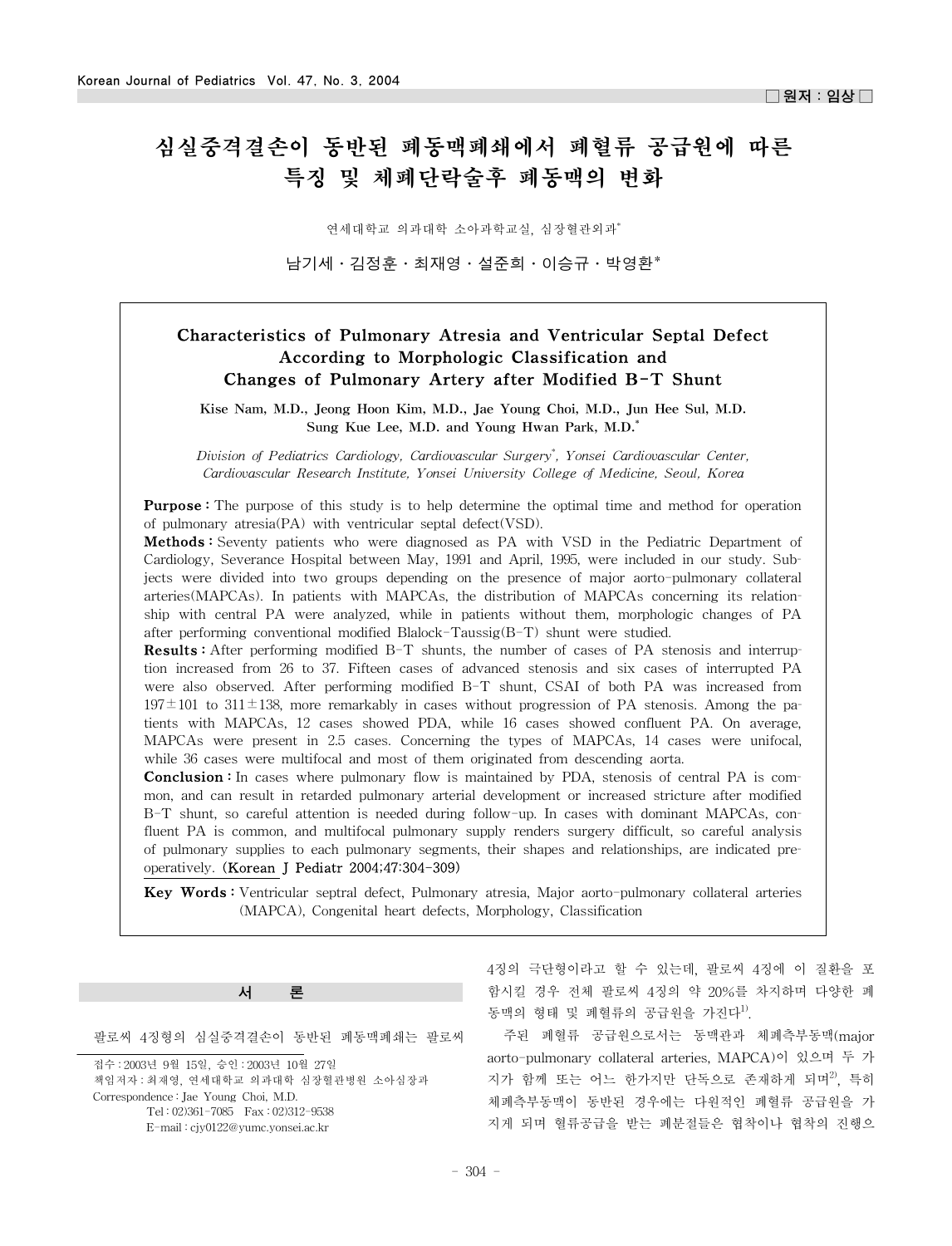로 인한 단절, 또는 과혈류로 인한 폐혈관 폐색성 병변 등이 발 생할 수 있다. 수술적 치료는 Lillechei 등에 의해 처음 시행된 이후 현재까지 많이 발전하여 사망률과 수술 후 경과가 매우 양 호해졌으나<sup>3)</sup>, 동맥관과 폐동맥의 연결부위에 협착이 빈번히 나 타나며(juxtaductal stenosis) 또한 단락 수술 후에 협착이 더 진행되어 교정수술시 종종 어려움이 따르기 때문에4), 이를 조기 에 진단하여 정확한 폐동맥의 형태학적 특징과 폐혈류 공급에 대한 정확한 평가에 따라 치료를 계획해야 한다.

저자들은 팔로씨 4징형의 심실중격 결손이 동반된 폐동맥 폐 쇄로 진단 받은 환자들을 대상으로 일차적 고식수술인 Modified Blalock-Taussig 단락술 후에 유발된 폐동맥의 변화양상을 형태 학적 분류에 따라 살펴보고 체폐측부동맥을 가진 환자에서 이들 체폐측부동맥과 중심폐동맥과의 관계에 대한 평가를 통해 수술방 법과 시기를 결정하는데 도움이 되고자 본 연구를 시행하였다.

#### 대상 및 방법

대상은 1991년 5월부터 1995년 4월까지 만 4년 동안 연세의 대 세브란스 심장혈관병원 소아심장과에 내원하여 심초음파검사, 심도자검사 및 심혈관조영술 시행을 통해 심실중격결손을 동반 한 폐동맥폐쇄로 진단 받고 1차 고식술을 시행 받은 환아 70례 를 대상으로 하였다. 대상 환아들에서 심혈관 조영도로부터 폐혈 관공급상 중심폐동맥과의 관계, 폐혈관의 해부학적 구조와 협착 등의 형태학적 측정, 대동맥궁의 위치를 확인하였으며, 체폐측부 동맥이 있는 경우 체폐측부동맥의 개수, 기시, 문합, 협착, 이들 의 분포와 중심폐동맥과의 관계 및 각 기관지폐분절의 일차적인 혈류공급원(동맥관 혹은 부수적인 동맥들) 등을 조사하였다. 가 급적 수술 전 처음 시행한 심혈관조영도를 기준으로 첫 혈관조 영술시 선택적 혈관조영술이 시행되지 않았던 체폐측부동맥에 대한 정보를 얻기 위하여 부분적으로 추적 관찰시 시행한 혈관 조영도를 참고하였다. 대상 환아는 체폐측부동맥의 존재 유, 무 에 따라 두 군으로 분류하여 연구하였다.

① 심실중격 결손 및 폐동맥폐쇄를 가진 환아 중 체폐측부동 맥을 가지지 않은 환아군(n=50)은 체폐단락술 전, 후의 심혈관 조영술 결과를 비교하여 동맥관-폐동맥 연결부 협착의 정도에 따른 분류별로 폐동맥의 발달정도 및 협착의 진행여부를 조사하 였다.

② 심실중격결손 및 폐동맥폐쇄를 가진 환아 중 체폐측부동맥 을 가진 환자군(n=20)은 체폐측부동맥의 발달정도에 따른 분류 별로 체폐측부동맥 및 폐동맥의 형태학적 특징을 비교하였다.

체폐단락술 후 juxtaductal stenosis의 변화에 따라 4개군으 로 분류를 하였다. 즉 제 1군은 체폐단락술 전후로 협착이 없는 군, 제 2군은 체폐단락술 전에 협착이 없다가 생긴 군, 제 3군은 체례단락술 전후로 협착이 있는 군, 제 4군은 체폐단락술 후에 단절이 생긴 군으로 분류하였으며 각각의 환자 수는 1군에서 13 명, 2군에서 11명, 3군에서 19명, 4군에서 7명이었다(Table 1).

심도자검사는 ketamine 마취하에서 시행하였고, 폐혈관의 위 치 및 형태를 보기 위해서 대동맥조영술을 시행하였으며 필요한 경우 체폐측부동맥조영술 혹은 선택적 조영술을 병행하였다. 통 계는 SPSS 11.0 버전을 이용하여 student paired t test를 시행 하였으며 *P*값이 0.05 미만인 경우를 통계학적으로 유의한 것으 로 판정하였다.

#### 결 과

모든 예에서 심방의 위치와 심방, 심실의 연결은 정상이었으 며 대동맥은 좌심실 또는 양심실에서 기시하였다. 총 70명의 대 상 환아 중에서 수술 전 체폐측부동맥이 없던 50례의 환자 중 25례(50%)에서 중심폐동맥의 협착을 보였고 1례에서는 단절(interruption)이 있었다. 체폐단락술을 시행한 후에 새롭게 중심폐 동맥의 협착이 생긴 경우가 좌측 modified B-T 단락술 후에 7 례(29%), 우측 modified B-T 단락술후에 4례(16%)였으며 기존 의 협착이 더 진행된 경우가 각각 15례(60%), 4(16%)례였다. 그리고 협착이 있던 환자에서 폐동맥단절이 된 경우는 좌우 단

Table 1. Classification of Studied Patients According to the Post Operative Change of Juxtaductal Stenosis after Unilateral Modified Blalock-Taussig Shunt

|           |                                | Juxtaductal stenosis | No of | Follow up         |
|-----------|--------------------------------|----------------------|-------|-------------------|
| Group     | $Pre-UMBT^{\dagger}$ Post-UMBT |                      | Pt.   | duration          |
| Group I   |                                |                      | 13    | $14.9 \pm 6.4$    |
| Group II  |                                |                      | 11    | $16.8 \pm 4.5$    |
| Group III |                                |                      | 19    | $18.4 \pm 10.3$   |
| Group IV  | $1 \text{ or } 2$              | 2                    | $7^*$ | $52.0 \pm 12.9^*$ |

\* *P*<0.05, †UMBT : unilateral modified Blalock-Taussig shunt

Table 2. Pattern of Central Pulmonary Artery in Patients with Pulmonary Atresia with Ventricular Septal Defect without Major Aorto-Pulmonary Collateral Arteries

|                              | Juxtaductal stenosis |          |              |          |  |
|------------------------------|----------------------|----------|--------------|----------|--|
|                              | None                 | Stenosis | Interruption | Subtotal |  |
| Preoperative                 | 24                   | 25       |              | 50(100)  |  |
| Post-LMBT <sup>*</sup> shunt |                      |          |              | 35(70)   |  |
| None                         | 9                    |          |              | 9(18)    |  |
| <b>Stenosis</b>              |                      | $15^{+}$ |              | 22(44)   |  |
| Interruption                 |                      | 3        |              | 8)<br>40 |  |
| Post-RMBT <sup>*</sup> shunt |                      |          |              | 15(30)   |  |
| None                         |                      |          |              | 8)<br>40 |  |
| <b>Stenosis</b>              |                      |          |              | 8(16)    |  |
| Interruption                 |                      | 3        |              |          |  |

\* LMBT : Left modified Blalock-Taussig shunt, RMBT : Right modified Blalock-Taussig shunt,

†Left pulmonary artery diffuse hypoplasia : 8 cases

☨Right pulmanary artery diffuse hypoplasia : 4 cases

Numerals in the parenthesis indicate percentage to the total cases without major aorto-pulmonary collateral arteries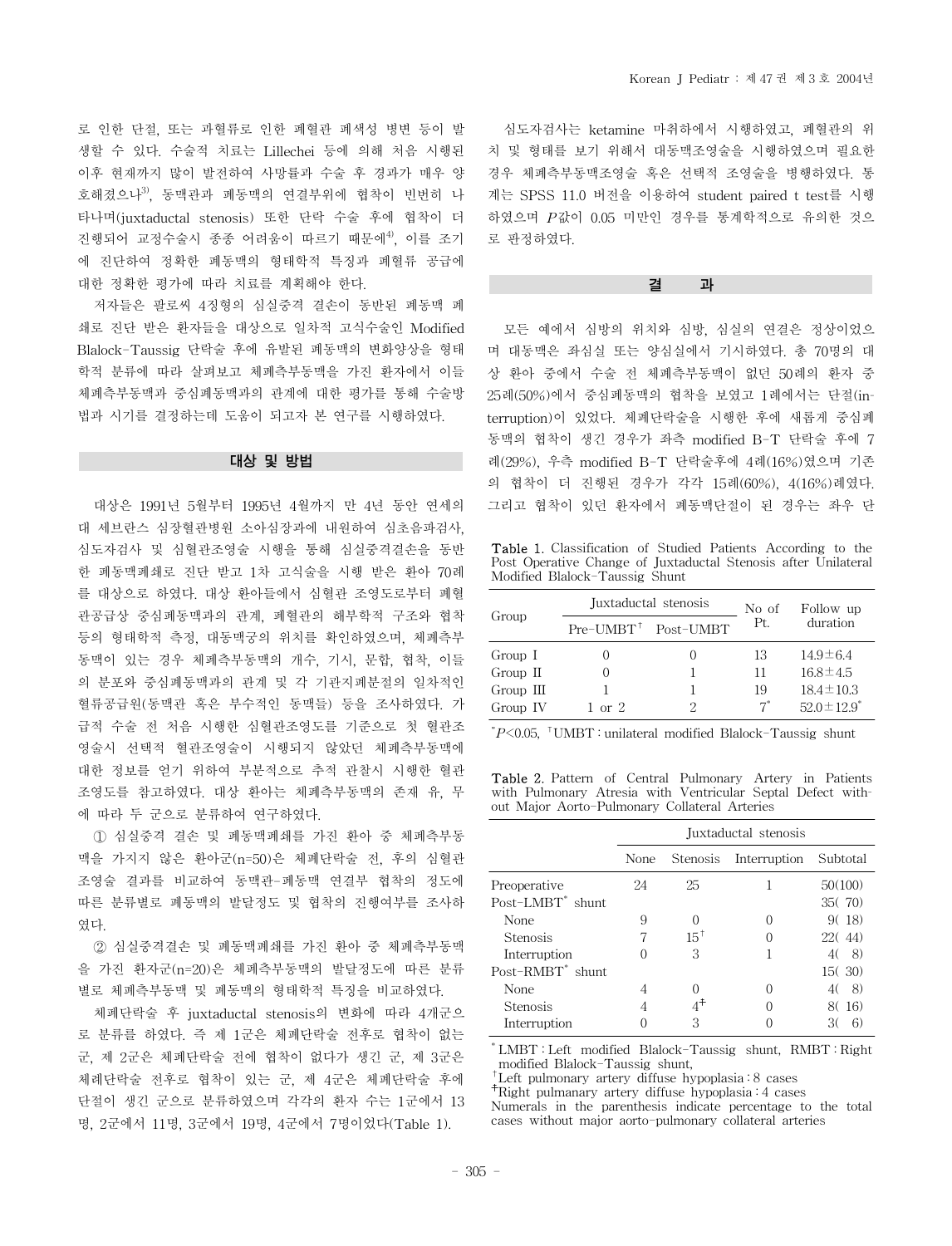| Group         |               | $CSAI$ of $RPA†$<br>Pre/Post-UMBT <sup>+</sup> |              | CSAI of $LPA†$<br>Pre/Post-UMBT |               | Total CSAI <sup>§</sup><br>Pre/Post-UMBT |
|---------------|---------------|------------------------------------------------|--------------|---------------------------------|---------------|------------------------------------------|
| $I(n=13)$     | $77 \pm 27$   | $171 \pm 121$ <sup>*</sup>                     | $71 \pm 36$  | $141 \pm 67$                    | $148 \pm 59$  | $313 \pm 180^*$                          |
| $II(n=11)$    | $118 \pm 94$  | $168 \pm 86$                                   | $85 \pm 39$  | $122 \pm 53$                    | $203 \pm 110$ | $325 \pm 142$                            |
| $III(n=19)$   | $160 \pm 105$ | $174 \pm 59$                                   | $69 \pm 30$  | $135 \pm 74$                    | $229 \pm 113$ | $310 \pm 105^*$                          |
| $IV(n=7)$     | $65 \pm 45$   | $115 \pm 65$                                   | $103 \pm 21$ | $114 \pm 41$                    | $168 \pm 46$  | $230 \pm 92$                             |
| $Total(n=50)$ | $125 \pm 91$  | $172 \pm 86^*$                                 | $73 \pm 33$  | $134 \pm 66^*$                  | $197 \pm 101$ | $311 \pm 138$                            |

Table 3. Changes of Cross-Sectional Area Index of the Pulmonary Arteries after Unilateral Modified Blalock-Taussig Shunt in Pulmonary Atresia with Ventricular Septal Defect without Major Aorto-Pulmonary Collateral Arteries(Mean±SD)

*\*P*<0.05 when compared with the pre-UMBT value, <sup>†</sup>RPA : Right pulmonary artery, LPA : Left pulmonary artery, <sup>†</sup>UMBT : unilateral modified Blalock-Taussig shunt, <sup>§</sup>CSAI : Cross-Sectional Area Index

Table 4. Change of Cross-Sectional Area Index of the Pulmonary Arteries according to the Site of Unilateral Modified Blalock-Taussig Shunt in Pulmonary Atresia with Ventricular Septal Defect without Major Aorto-Pulmonary Collateral Arteries(Mean $\pm$ SD)

| Group                 |             | $CSAI$ of $RPA^{\dagger}$<br>$Pre/Post-UMBT^+$ |             | CSAI of $LPA^{\dagger}$<br>Pre/Post-UMBT |               | Total CSAI <sup>§</sup><br>Pre/Post-UMBT |
|-----------------------|-------------|------------------------------------------------|-------------|------------------------------------------|---------------|------------------------------------------|
| $Right$ UMBT $(n=15)$ | $84 \pm 67$ | $176 \pm 114$ <sup>*</sup>                     | $73 \pm 45$ | $129 \pm 70^{\circ}$                     | $157 \pm 84$  | $305 \pm 153$ <sup>*</sup>               |
| Left $UMBT(n=35)$     | 137±94      | 159±66                                         | $77 \pm 39$ | $133 \pm 56^*$                           | $214 \pm 104$ | $302 \pm 114$ <sup>*</sup>               |

\* *P*<0.05 when compared with the pre-UMBT value, †RPA : Right pulmonary artery, LPA : Left pulmonary artery, ☨UMBT : unilateral modified Blalock-Taussig shunt, <sup>§</sup>CSAI : Cross-Sectional Area Index

락술 후 각각 3례(12%)씩 있었다(Table 2).

대상 환자들의 심도자검사 결과를 바탕으로 체표면적당 폐동 맥의 단면적(Cross-Sectional Area Index, CSAI= $\pi \times (D/2)2$ /  $\mathrm{BSA}( \mathrm{mm}^2\mathrm{/m}^2)$ )을 비교하였을 때, 각 군에서 체폐단락술 후에 양측폐동맥의 평균 CSAI는 술전 197±101에서 술후 311±138 로 유의하게 증가하였으며 이러한 경향은 1군 및 3군 등 수술 후 폐동맥 협착의 정도가 진행되지 않은 경우에 현저하였다 (Table 3).

체폐단락술의 위치에 따른 비교시 CSAI값은 우측 modified B-T 단락술을 시행한 경우 157±84에서 305±153으로, 좌측 modified B-T 단락술을 시행한 경우 214±104에서 302±114로, 동측 및 반대측의 폐동맥의 크기가 모두 유의하게 증가하였으며 (Table 4), 수술 전, 후에 폐동맥 협착이 없는 1군의 경우 이러 한 현상이 두드러졌다(Table 5). 양쪽에 체폐단락술을 시행한 경우엔 더욱 유의하게 CSAI값이 증가하였다(Table 6).

체폐측부동맥을 동반한 20례에서는 폐혈관의 해부학적 구조를 살펴보면 융합된 폐동맥(confluent pulmonary artery)은 16례 (80%)가 있었으며 그 중에서 동맥관에 의해 부분적인 폐혈류공 급을 받는 경우가 12례(60%)였다(Table 7).

분리 폐동맥은 4례에서 관찰되었는데 모두 체폐측부동맥이 우 세한 경우였다. 체폐측부동맥의 해부학적 특징을 살펴보면 20명 의 대상 환아에서 50개의 체폐측부동맥이 관찰이 되어 환자당 평균 2.5개였으며 1개에서 5개까지 분포하였다. 이중 단일초점형 이 14개(32%), 다중초점형이 36개(68%)였으며 그 기시는 대부 분인 44개(88%)가 하행대동맥에서 기시하였고 나머지는 대동맥 궁의 분지들에서 기시하였다(Table 8).

Table 5. Changes of Cross-Sectional Area Index of the Ipsilateral/Contralateral Pulmonary Arteries after Unilateral Modified Blalock-Taussig Shunt in Pulmonary Atresia with Ventricular Septal Defect without Major Aorto-Pulmonary Collateral Arteries(Mean±SD)

|             |                  | CSAI of<br>ipsilateral PA | $CSAI^{\$}$ of<br>contralateral PA <sup>+</sup> |                           |  |
|-------------|------------------|---------------------------|-------------------------------------------------|---------------------------|--|
| Group       | Pre-             | $Post-$                   | $Pre-$                                          | $Post-$                   |  |
|             | $UMBT^{\dagger}$ | UMBT                      | UMBT                                            | <b>UMBT</b>               |  |
| $I(n=13)$   | $72 \pm 36$      | $169 \pm 105$             | $74 \pm 29$                                     | $149 \pm 88$ <sup>*</sup> |  |
| $II(n=11)$  | $96 \pm 47$      | $164 \pm 20^*$            | $143 \pm 87$                                    | $142 \pm 88$              |  |
| $III(n=19)$ | $102 \pm 94$     | $146 \pm 68$              | $128 \pm 90$                                    | $158 \pm 58$              |  |
| $IV(n=7)$   | $65 \pm 45$      | $96 \pm 56$               | $103 \pm 21$                                    | $134 \pm 44$              |  |

 $P<0.05$  when compared with the pre-UMBT value

<sup>†</sup>UMBT : unilateral modified Blalock-Taussig shunt

☨PA : pulmonary artery

§CSAI : Cross-Sectional Area Index

### 고 찰

심실중격결손을 동반한 폐동맥 폐쇄에서 대동맥이나 그 분 지들로부터 기시하여 폐실질의 주요 혈류공급원이 되는 혈관 을 체폐측부동맥(major aortopulmonary collateral arteries, MAPCAs)이라고 부른다. 체폐측부동맥이 폐혈류공급원이 되는 심실중격결손을 동반한 폐동맥 폐쇄는 한 때 총동맥간 제 4형 혹은 위총동맥간(pseudotruncus arteriosus) 등으로 불리기도 했으며 이 경우는 주폐동맥(main pulmonary artery)이나 누두 부 심실중격(infundibular septum)이 없으며<sup>5,6)</sup>, 양심실은 대동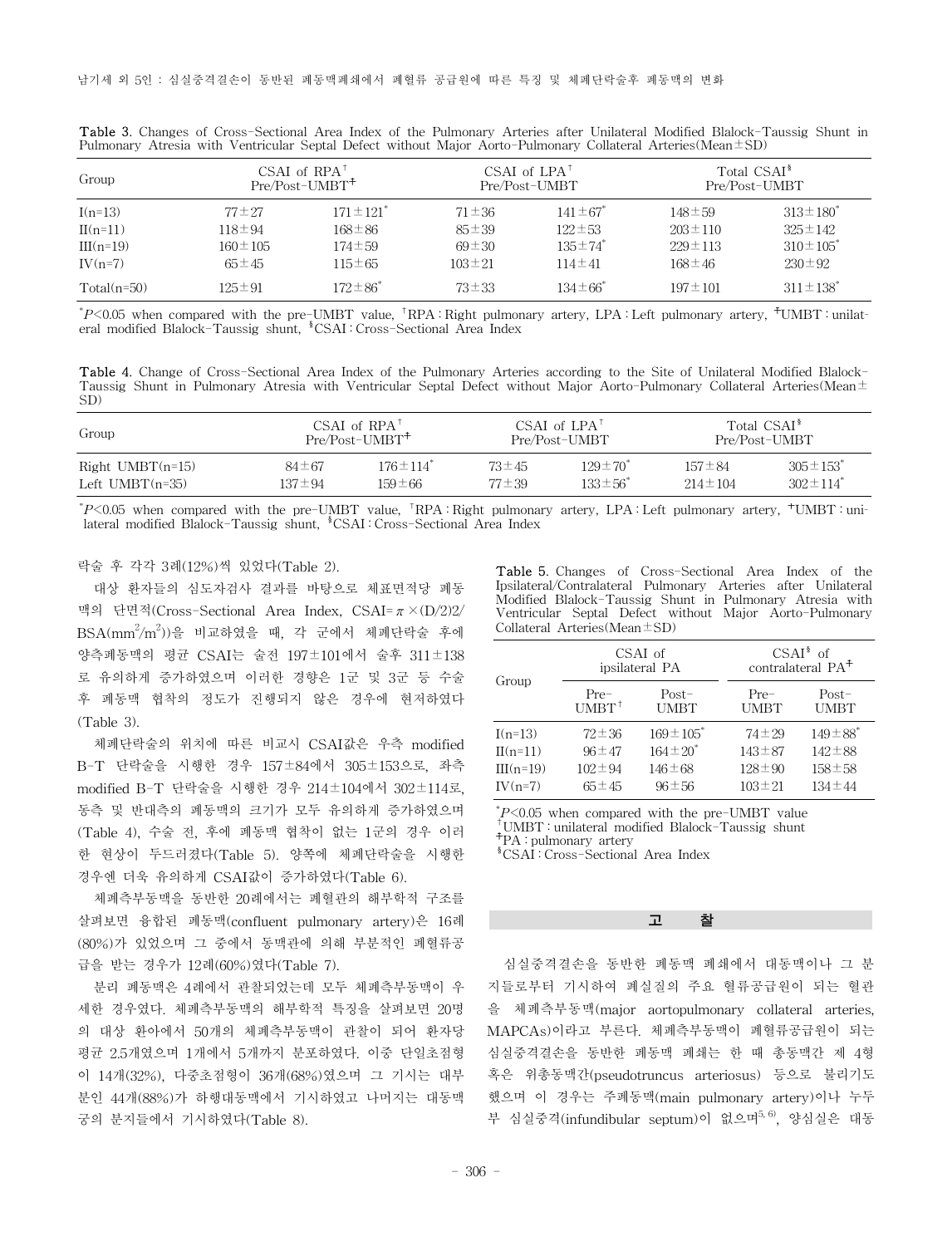|                                             |                             | $CSAI$ of ipsilateral $PA+$   | CSAI of contralateral PA   |                             | Total CSAI <sup>§</sup>       |                                            |
|---------------------------------------------|-----------------------------|-------------------------------|----------------------------|-----------------------------|-------------------------------|--------------------------------------------|
| Group                                       | Pre-op                      | Post-op                       | Pre-op                     | Post-op                     | Pre-op                        | Post-op                                    |
| Unilateral $MBT^{\dagger}$<br>Bilateral MBT | $103 \pm 97$<br>$98 \pm 27$ | $97 \pm 45$<br>$170 \pm 80^*$ | $95 \pm 59$<br>$98 \pm 45$ | $99 \pm 27$<br>$140 \pm 63$ | $199 \pm 145$<br>$196 \pm 57$ | $196 \pm 57$<br>$309 \pm 115$ <sup>*</sup> |

Table 6. Changes of Cross-Sectional Area Index of the Pulmonary Arteries after Bilateral Modified Blalock-Taussig Shunt in Pulmonary Atresia with Ventricular Septal Defect without Major Aorto-Pulmonary Collateral Arteries(n=9)(Mean±SD)

*\*P*<0.05 when compared with the pre-operative CSAI of PA, <sup>†</sup>MBT : modified Blalock-Taussig shunt, <sup>†</sup>PA : pulmonary artery, <sup>§</sup> CSAI : Cross-Sectional Area Index

Table 7. Morphological Characteristics in Pulmonary Atresia with Ventricular Septal Defect with Major Aorto-Pulmonary Collateral Arteries

| Parameter       | True PA<br>dominant | Balanced | MAPCA <sup>§</sup><br>dominant | Total |
|-----------------|---------------------|----------|--------------------------------|-------|
| No of patient   | 8                   | 5        |                                | 20    |
| $RAA/LAA^*$     | 3/5                 | 2/3      | 3/4                            | 8/12  |
| $PDA^+$         | 7/8                 | 0/5      | 2/7                            | 12/20 |
| Confluent $PA+$ | 8/8                 | 5/5      | 3/7                            | 16/20 |
| MAPCA origin    |                     | 5        | 3                              | 8/20  |
| PDA origin      |                     | 5        |                                | 12/20 |
| Central PA      | 8/8                 | 4/5      | 3/7                            | 15/20 |

\* RAA : Right aortic arch, LAA : Left aortic arch, †PDA : patent ductus arteriosus, ☨PA : pulmonary artery, §MAPCA : Major Aorto-Pulmonary Collateral Arteries

Table 8. Morphologic Characteristics of Major Aorto-Pulmonary Collateral Arteries in Pulmonary Atresia with Ventricular Septal Defect with Major Aorto-Pulmonary Collateral Arteries<sup>(n=20)</sup>

| Parameter         | True PA <sup>"</sup><br>dominant | Balanced | MAPCA<br>dorminant | Total   |
|-------------------|----------------------------------|----------|--------------------|---------|
| Number            |                                  |          |                    |         |
| Total             | 12                               | 16       | 22                 | 50      |
| $No^*/Pt$         | 1.5                              | 3.2      | 3.1                | 2.5     |
| Range             | $1 - 3$                          | $3 - 5$  | $3 - 4$            | $1 - 5$ |
| Pattern           |                                  |          |                    |         |
| Unifocal          | 5(42)                            | 4(25)    | 5(23)              | 14(32)  |
| Multifocal        | 7(58)                            | 12(75)   | 17(77)             | 36(68)  |
| Origin            |                                  |          |                    |         |
| $DsA^{\dagger}$   | 10                               | 15       | 19                 | 44(88)  |
| $RINA^+$          | 1                                | 0        | 1                  | 2(4)    |
| RSCA <sup>§</sup> |                                  |          |                    | 3(6)    |
| $LSCA^s$          |                                  |          |                    | 2)      |

No. in the parenthesis means %, <sup>†</sup>DsA : descending aorta, <sup>†</sup>RINA : right innominate artery, <sup>§</sup>RSCA : right subclavian artery, LSCA : left subclavian artery, ∥PA : pulmonary artery

맥으로 연결이 되고 폐동맥간(pulmonary trunk)은 적어도 섬유 간(fibrous stem)으로 심장의 기저부에서 기시하는 형태를 가지 는7) 한때는 수술이 불가능한 질환으로 생각되었다.

이 기형에서 중요한 점은 폐동맥의 형태 및 폐혈류의 공급원 이 다양하다는 것이고 외과적 관점에서는 폐동맥을 성장시키는 문제, 폐동맥분지의 연결이상(arborization anomaly)을 해결하는 방법 등이 주요 관심사가 되며 폐동맥과 체폐측부동맥에 대한 조 영술이 진단과 수술적 방법 및 가능성을 판단하는데 필수적이다.

폐혈류의 공급원은 동맥관을 통한 경우가 가장 많아서 Thiene 등 $^{7)}$ 의 보고에 의하면 50%가 동맥관을 통해서, 32%가 하행대동 맥에서 기시하는 작은 체폐측부동맥에 의해서, 14%가 큰 체폐 측부동맥에 의해서 폐혈류가 공급이 된다고 하였다.

이러한 체폐측부동맥은 발생학적으로는 제 6대동맥궁에서 나 온 폐분절동맥(segmental artery)과 배동맥의 연결이 그대로 남 으면서 폐혈류 공급원으로 작용하는 것으로 이해되고 있다. 따라 서 체폐측부동맥은 대부분 하행대동맥에서 기시하여 큰 혈관으 로 폐문부로 향하고 폐문부 혹은 엽폐동맥 혹은 분절폐동맥과 연결되며 드물게 중심폐동맥과 연결되는 형태로 나타난다<sup>4, 8, 9)</sup>. 본 조사에서도 체폐측부동맥의 88%가 하행대동맥에서 기시하였 다. 이들은 폐동맥분지의 이상을 지니며 이를 Alfiere 등은 폐동 맥분지의 연결이상(arborization anomaly)으로 설명하면서 한쪽 폐의 1/3 이상이 중심폐동맥으로부터 분리되어 있는 경우로 정 의하였다10). Haworth 등에 의해 체폐측부동맥의 특성 및 발생이 설명되고, 체폐측부동맥에만 연결되어 있는 고립형 폐분절의 폐 혈류 공급을 중심폐동맥의 폐혈류공급을 받는 폐분절과의 혈류계 를 연결하는 단일초점화의 개념이 도입되었다<sup>9-11)</sup>. 이러한 단일 초점화의 개념이 도입되면서 단계적 수술의 개념이 정착되었고, 그 치료나 예후가 상당히 좋아지게 되었으며 폐동맥이 작은 경우 에도 자가심낭튜브를 만들어 이에 단일초점화한 후 교정술로 이 어지는 방법으로 좋은 결과가 보고되기도 하였다. 이 질환의 궁 극적인 치료는 심실중격결손을 막고 우심실과 폐동맥을 연결시켜 주는 것이며, 완전 교정수술 전의 치료에서 중요한 것은 첫째 적 절한 폐혈류량을 유지하는 것이며, 둘째로 폐혈관을 키우고 폐동 맥 연결이상이 있는 경우에는 이를 교정하는 것이다<sup>12)</sup>.

동맥관이나 체폐측부동맥의 연결에는 협착이 많이 동반이 되 는데 동맥관인 경우 폐동맥과의 연결부위에 잘 발생하며 이는 이 주(migration)된 동맥관조직에 의한다고 설명되고 있다. Momma 등에 의하면 체폐단락수술을 시행한 폐동맥에서 협착이 진 행되어 단절이 되는 경우가 흔하며 이는 단락수술을 시행한 쪽 에서 자주 볼 수 있다고 하였다3, 13). 본 연구에서도 15례(60%) 에서 협착이 진행되었고 6례(24%)에서는 단절이 되었다. 단절이 되는 경우 그 쪽의 폐동맥이 정상적으로 발육하지 않게 되고 심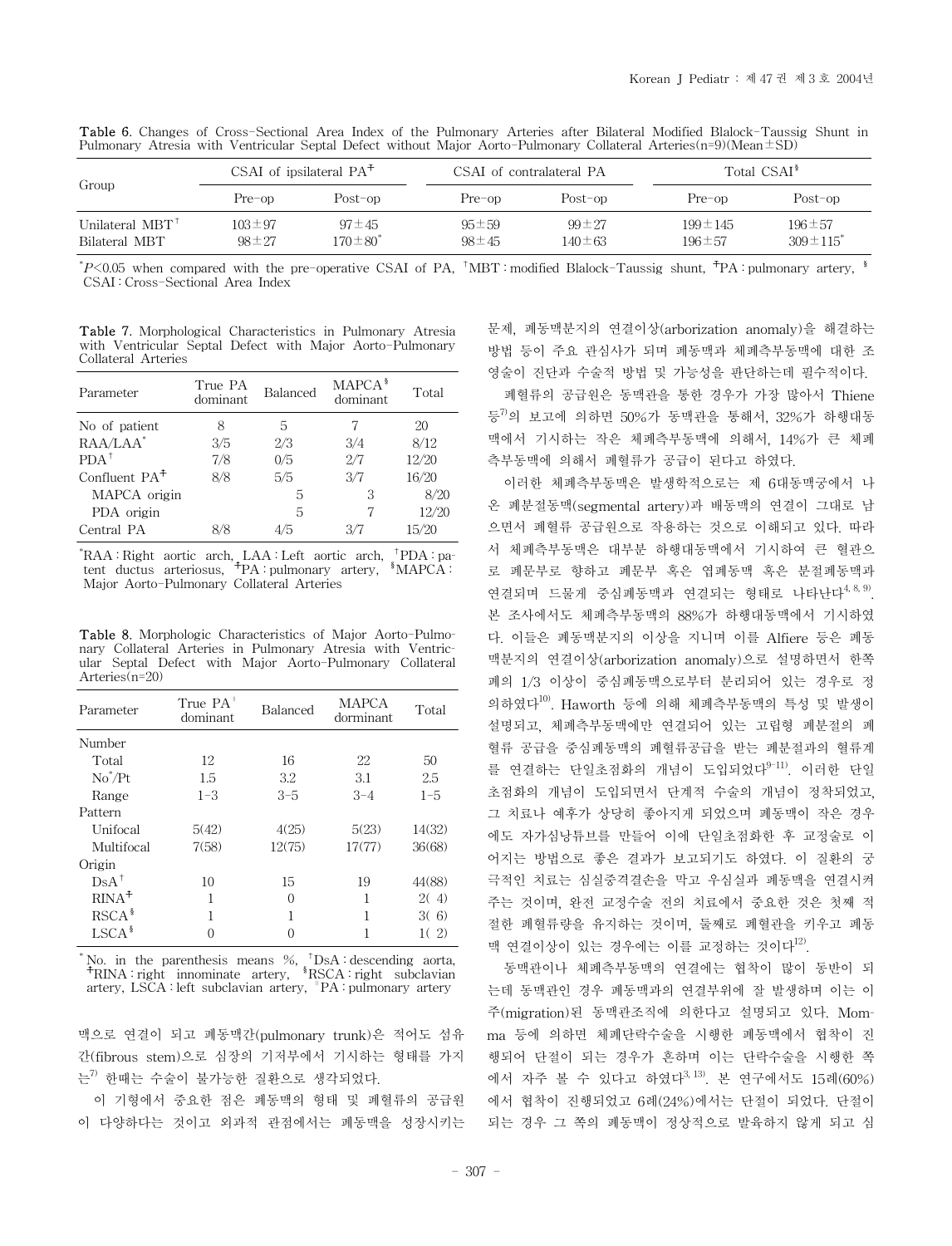한 경우에는 폐동맥이 완전히 막히는 경우도 있어서 폐동맥의 단절은 조기에 발견해서 적절한 조치를 취해야 한다.

체폐측부동맥에 발생하는 협착에 대해서도 잘 알려져 있는데 체폐측부동맥이 폐동맥과 연결되는 부위와 체폐측부동맥의 기시 부위에 잘 생긴다. 협착이 없는 경우에는 꼬불꼬불해지거나 늘어 나는 모양을 많이 가지는데 이러한 변화들이 혈역학적으로 중요 해서 체동맥압으로부터 폐를 보호하는 기능을 한다. 이러한 협착 이 없는 경우 말초의 폐동맥에 심한 비가역적인 폐혈관 패색성 병변이 발생할 수 있는 반면 협착이 심하게 진행하여 분절 폐동 맥이 막혀버릴 수도 있다14, 15).

따라서 술전 검사 및 술전 계획이 중요하며 병변의 교정가능 여부를 결정하기 위해서 최대한의 정보를 얻어야 한다. 폐동맥의 해부학적 형태, 발육상태 및 분포상황을 알아야 하며 체폐측부 순환의 상태 및 분포상황에 대해서도 정확한 정보가 있어야 하 며 대동맥 조영술, 전에 수술한 체폐동맥단락의 선택적 조영술, 체폐동맥 측부순환의 선택적 조영술 및 폐정맥을 통한 폐동맥 역행 조영술 등을 통해 상세한 정보를 얻어 이를 통합적으로 분 석함으로써 적절한 치료전략을 세울 수 있다<sup>9, 16)</sup>.

궁극적인 일차적 고식술의 목적은 중심폐동맥을 충분한 크기 로 키우는 것이며 여기에 연결된 기관지-폐분절의 숫자를 충분 히 증가시키는 것이다<sup>18, 19)</sup>. 그러나 드물게는 중심폐동맥이 아주 작거나 없으며, 폐혈관 연결이상이 아주 심하여 작은 많은 수의 체폐측부동맥들이 존재하는 경우에는 교정수술이 불가능할 수도 있다.

환자마다의 폐순환의 특성을 정확히 파악하고 그 변화를 예측 함으로써 성공적으로 일차적 고식술을 시행하고 가능한 한 많은 기관지폐분절을 중심폐동맥에 연결시킴으로써 완전교정이 가능 한 폐혈관 저항을 달성할 수 있으며 완전교정시에는 중심폐동맥 의 협착, 단절에 대한 적절한 혈관확장술을 시행하여 우심실-말 초폐분절 사이의 충분하고 원활한 연결을 만들어 최종적인 치료 목적을 달성할 수 있을 것이다.

요 약

목 적: 팔로씨 4징형의 심실중격결손이 동반된 폐동맥폐쇄는 폐동맥의 형태 및 폐혈류 공급원이 다양하고 동맥관과 폐동맥의 연결 부위의 협착은 진행하는 수가 많으며 또한 단락수술 후의 협착의 진행은 예상할 수 있어, 환아의 수술방법과 시기를 결정 하는데 도움이 되고자 본 연구를 시행하였다.

방 법: 1991년 5월부터 1995년 4월까지 연세심장혈관센터 소 아심장과에서 심도자검사 후 심실중격결손이 동반된 폐동맥폐쇄 로 진단받은 70례를 대상으로 하여 체폐측부동맥이 없는 군은 일차적 고식수술인 체폐단락술 후에 유발된 폐동맥의 변화양상 을 형태학적 분류에 따라 비교하고 체폐측부동맥이 있는 군은 이들의 분포와 중심폐동맥과의 관계를 비교하였다.

결 과:

1) 체폐단락술을 시행한 후 폐동맥의 협착 및 단절이 26례에 서 37례로 증가하였고, 협착이 진행된 경우가 15례, 단절된 경우 가 6례가 있었다.

2) 체폐단락술 후 양측폐동맥의 CSAI는 197±101에서 311± 138로 유의하게 증가하였으며 이러한 경향은 수술 후 폐동맥 협 착의 정도가 진행되지 않은 경우에 현저하였다.

3) 체폐측부동맥이 동반된 경우 동맥관개존이 12례(60%), 융 합폐동맥이 16례(80%)에서 있었고, 분리폐동맥 4례(20%)는 모 두 체폐측부동맥이 우세한 경우에 존재하였다. 체폐측부동맥은 단일초점형이 14개, 다중초점형이 36개이었고 대부분이 하행대 동맥에서 기시하였다.

결 론: 동맥관에 의해 폐혈류를 공급받는 경우 중심폐동맥의 협착이 흔하며 폐동맥 성장을 저해하거나 체폐단락술후 더 진행 할 수 있으므로 추적 관찰시 주의해야 한다. 체폐측부동맥이 우 세한 경우에는 중심폐동맥의 분리가 흔하고 다중초점형의 폐혈 류 공급으로 교정술시 단점이 있으므로 수술전 각 폐분절의 폐 혈류공급원과 폐동맥의 형태 및 중심폐동맥과의 관계에 대한 세 심한 평가가 필요하다.

#### References

- 1) Anderson RH, Allwork SP, Ho SY. Surgical anatomy of tetralogy of Fallot. J Thrac Cardiovasc Surg 1981;81:887-  $Q<sub>3</sub>$
- 2) Jungyun C, Yongsoo Y. Diagnosis and management of pulmonary atresia with major aorto-pulmonary collateral arteries. The Korean Circulation J 1989;19:473-80.
- 3) Lillehei DW, Cohen M, Warden HE, Read RC, Aust JB, DeWall RA, et al. Direct vision intracardiac surgical correction of the tetralogy of Fallot, pentalogy of Fallot and pulmonary atresia defects : Repair of the first ten cases. Ann Surg 1955;142:418-45.
- 4) Momma K, Takao A, Imai Y, Kurosawa H. Obstruction of the central pulmonary artery after shunt operation in patients with pulmonary atresia. Br Heart J 1984;52:178-85.
- 5) Bharati S, Paul MH, Idriss FS, Potkin RT, Lev M. The surgical anatomy of pulmonary atresia with ventricular septal defect : Pseudotruncus. J Thrac Cardiovasc Surg 1975; 69:713-21.
- 6) Edward JE, McGoon DC. Absence of anatomy origin from heart of arterial supply. Circulation 1973;47:393-8.
- 7) Thiene G, Frescura C, Bini RM, Valente M, Gallucci V. Histology of pulmonary arterial supply in pulmonary atresia with ventricular septal defect. Circulation 1979;60:1066-74.
- 8) Rabinovitch M, Herrera Victoria, Castaneda AR, Reid L. Growth and development of the pulmonary vascular bed in patients with tetralogy of Fallot with or without pulmonary atresia. Circulation 1981;64:1234-49.
- 9) Haworth SG, Macartney FJ. Growth and development of pulmonary circulation in pulmonary atresia with ventricular septal defect and major aortopulmonary collateral arteries. Br Heart J 1980;44:14-24.